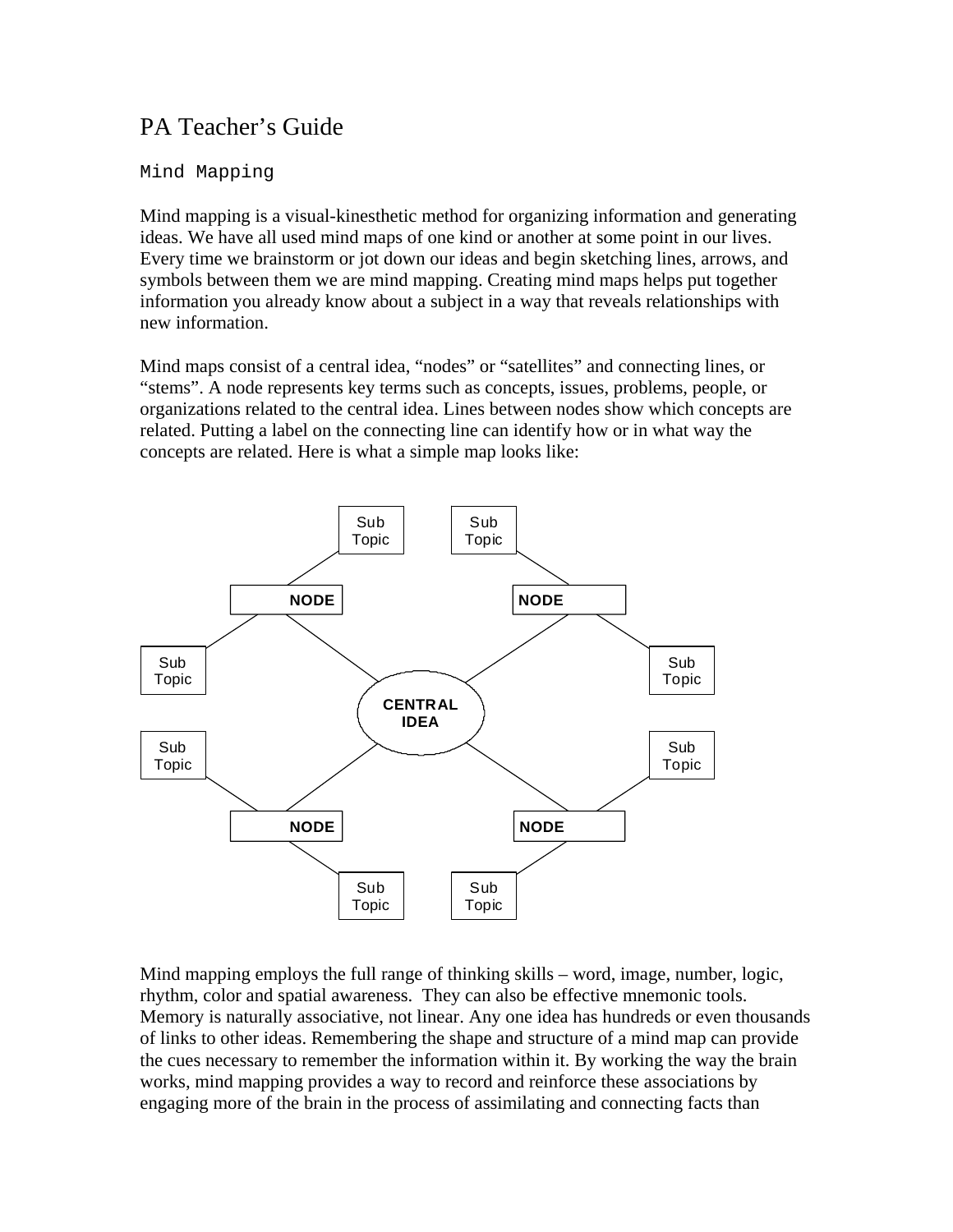conventional outlining.

Mind mapping can be used at every stage of the PA process to:

- encourage discovery and creativity
- generate and organize ideas (brainstorming)
- visualize the relative importance of each idea
- see all your basic information on one page
- visualize complex relationships among ideas
- clearly define the central problems of an issue
- visualize relationships between stakeholders
- identify contradictions, paradoxes, and gaps in research, providing a foundation for further questioning
- aid learning by explicitly connecting new and old knowledge
- organize projects

### **Getting The Most from Mind Mapping**

A good mind map abandons the list structure of conventional note taking and shows the "shape" of the subject, the relative importance of information and ideas, and the way that information relates to other information. Typically mind maps are more compact than conventional notes providing a larger picture. This helps associations to be made easily. Information that is acquired after the main mind map has been drawn can be easily integrated with minimal disruption by expanding to new connected maps. In this way maps can be "nested" within one another endlessly.

Keep in mind that mind maps are your own property. Once you understand how to assemble the basic structure you can develop your own coding and conventions to take things further. The following suggestions, however, will help to enhance the impact of your mind maps:

- Use key words, or wherever possible images and symbols.
- Start from the center with a clear and strong visual image that depicts the general theme of the map and work outwards.
- Create sub-centers for sub-themes.
- Put key words on lines. This reinforces the structure of connections.
- Print rather than write in script. It makes them more readable and memorable. Lower case is more visually distinctive (and better remembered) than upper case.
- Use **color** to depict themes, associations and to make things stand out. (Anything that **STANDS OUT** on the page will stand out in your mind).
- Use arrows, icons or other visual aids to show links between different elements.
- Don't get stuck in one area. If you dry up in one area go to another branch.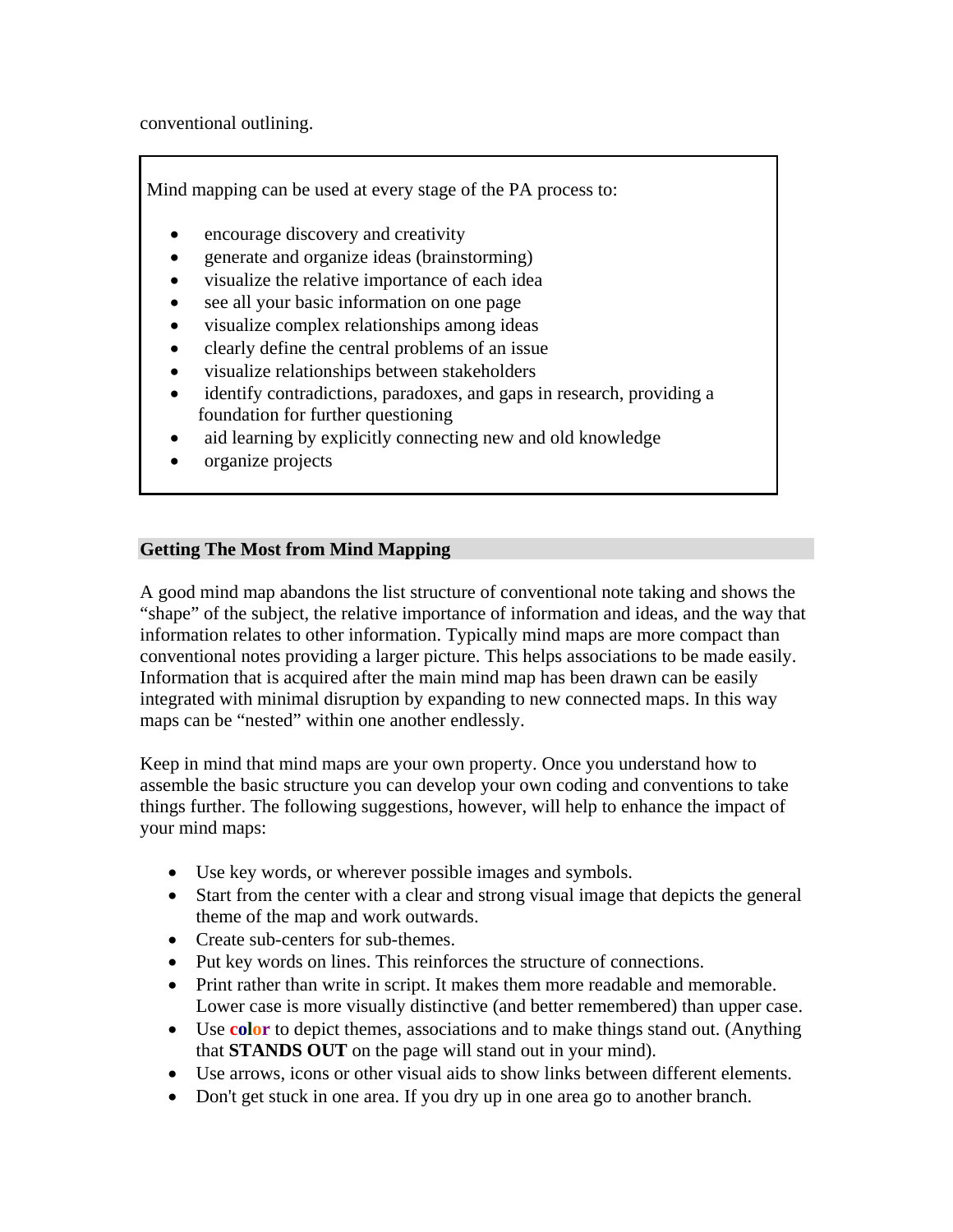- Put ideas down as they occur, wherever they fit. Don't judge or hold back.
- Think three-dimensionally. "Nest" maps whenever possible.
- Break boundaries. If you run out of space, don't start a new sheet; paste more paper onto the map. (Break the 8x11 mentality.)
- Be creative. Creativity aids memory.
- Get involved and have fun.

### **Constructing a Mind map**

You will need:

- a pencil (you'll be erasing!) and a blank piece of paper (the bigger the better!) and markers/crayons; or
- a blackboard and (**colored**) chalk; or
- magazines, "post-it" notes, construction paper, scissors, tape, and a large open wall space

Steps:

- 1) Begin by writing the main idea in the center of a piece of paper or on the board and circle it.
- 2) Brainstorm and write related ideas on branches that radiate from the central idea, creating further nodes to branch from. Continue working outward freely adding other key words and images. Draw quickly without pausing, judging or editing (you can always erase!). The idea of mapping is to think creatively and in a nonlinear manner. There will be plenty of time for modifying and rearranging the information later but at this stage it is important to get every possibility into the mind map. Sometimes it is one of these obscure possibilities that may become the key to your knowledge of a topic.
- 3) Once you are done brainstorming look for relationships between items. Use lines, colors, arrows, branches or some other way of showing connections between the ideas generated on your mind map. By personalizing the map with your own symbols and designs you will be constructing visual and meaningful relationships between ideas that will assist in recall and understanding. Label each line to identify the nature of the relationship between the terms.
- 4) Continue re-mapping throughout the project as new information is acquired.

# **Alternatively:**

Writing each idea on a separate sheet of paper, post-it note, or 3x5 card will allow you to more easily adapt maps as you go along. Place the ideas on a large wall space and use string or ribbon to connect them. Students can then draw or cut out images and quotes that illustrate the concepts and tape them to the wall. This is a great way to visualize large projects

There are also several mind mapping programs available from the web that allow you to attach links to research materials such as documents, images, and web links. Because of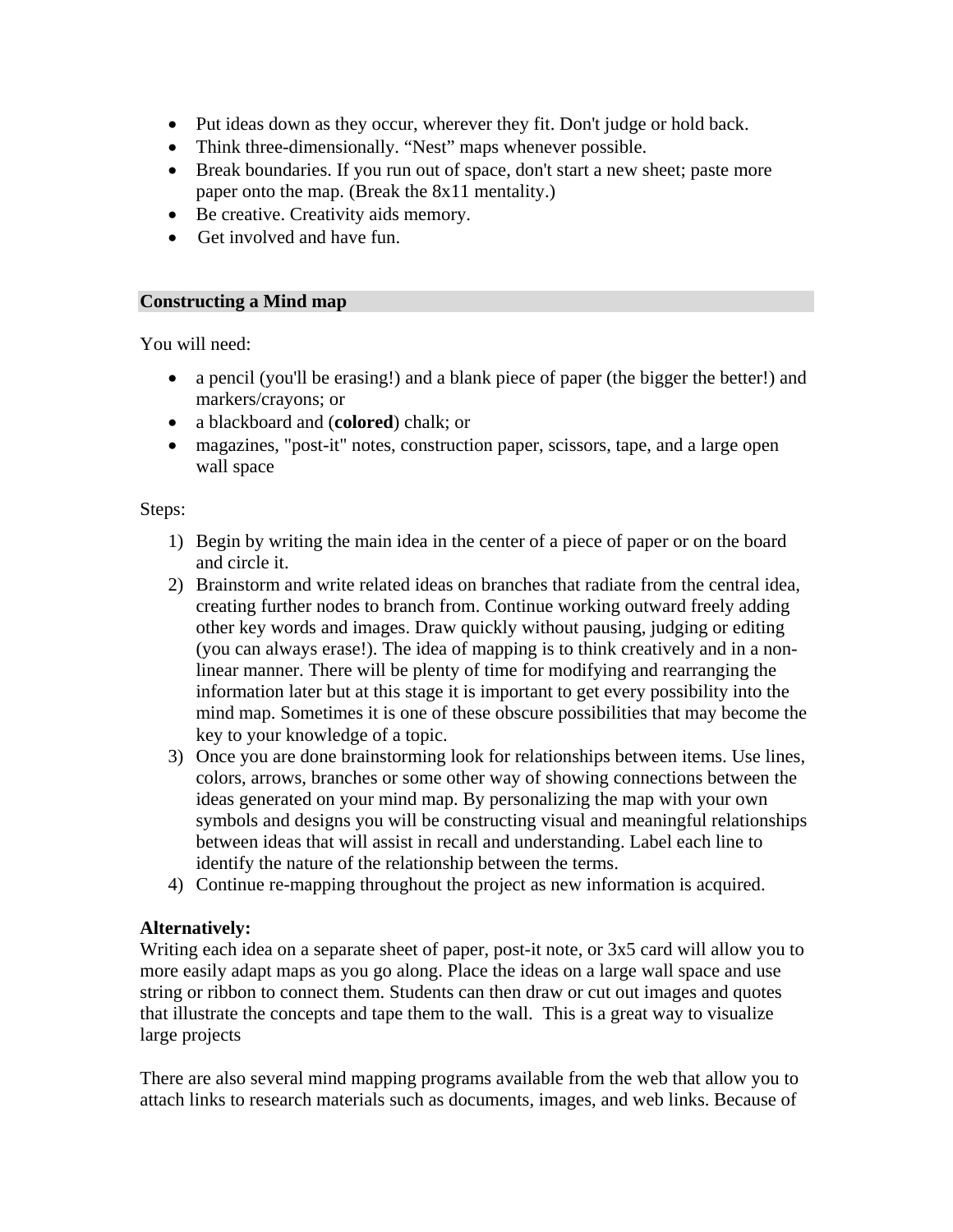their flexibility they are an excellent tool for mapping and organizing every facet of a PA project. Here are just a few:

Freemind http://freemind.sourceforge.net/wiki/index.php/Main\_Page

 -This program is free, open source, and downloadable. Inspiration Software http://www.inspiration.com/home.cfm Concept Draw Mind Map http://www.conceptdraw.com/en/products/mindmap/main.php Nova Mind http://www.nova-mind.com/Mainnovamind.html Mind Mapper http://www.mindmapperusa.com/ Smart Draw http://www.smartdraw.com/specials/mindmapping.asp?id=13054

# **Power Mapping**

In PA mind maps are used to map out the relationships of power between stakeholders: people, communities, and organizations, who have a vested interest in or are impacted by an issue or problem. Making these connections between power, influence, and responsibility is an essential element of PA.

Power mapping can narrow and clarify a complex and broad issue into something more concrete and workable. Identifying stakeholders can expand a narrow school or community issue by helping your students to consider others who might have an interest or investment in your topic. Power mapping gives your team a deeper understanding of the problem by providing a visual representation how stakeholders are connected and identifying all the people they will have to work with to accomplish the project goal. Remember, your maps will evolve and change as you talk to new people, acquire new information, and implement your plan.

As you map, keep these things in mind:

- *Interests* What are the interests of the proposed stakeholders?
- *Power* What power do the stakeholders have and what power is needed to accomplish our goals?
- **Rules** What is the protocol for engaging with various stakeholders?

# **How to map**

*Pre-mapping* **–** Put your problem, issue or project goal in the middle of the paper and being to brainstorm all of the people and organizations that may have a stake or power in